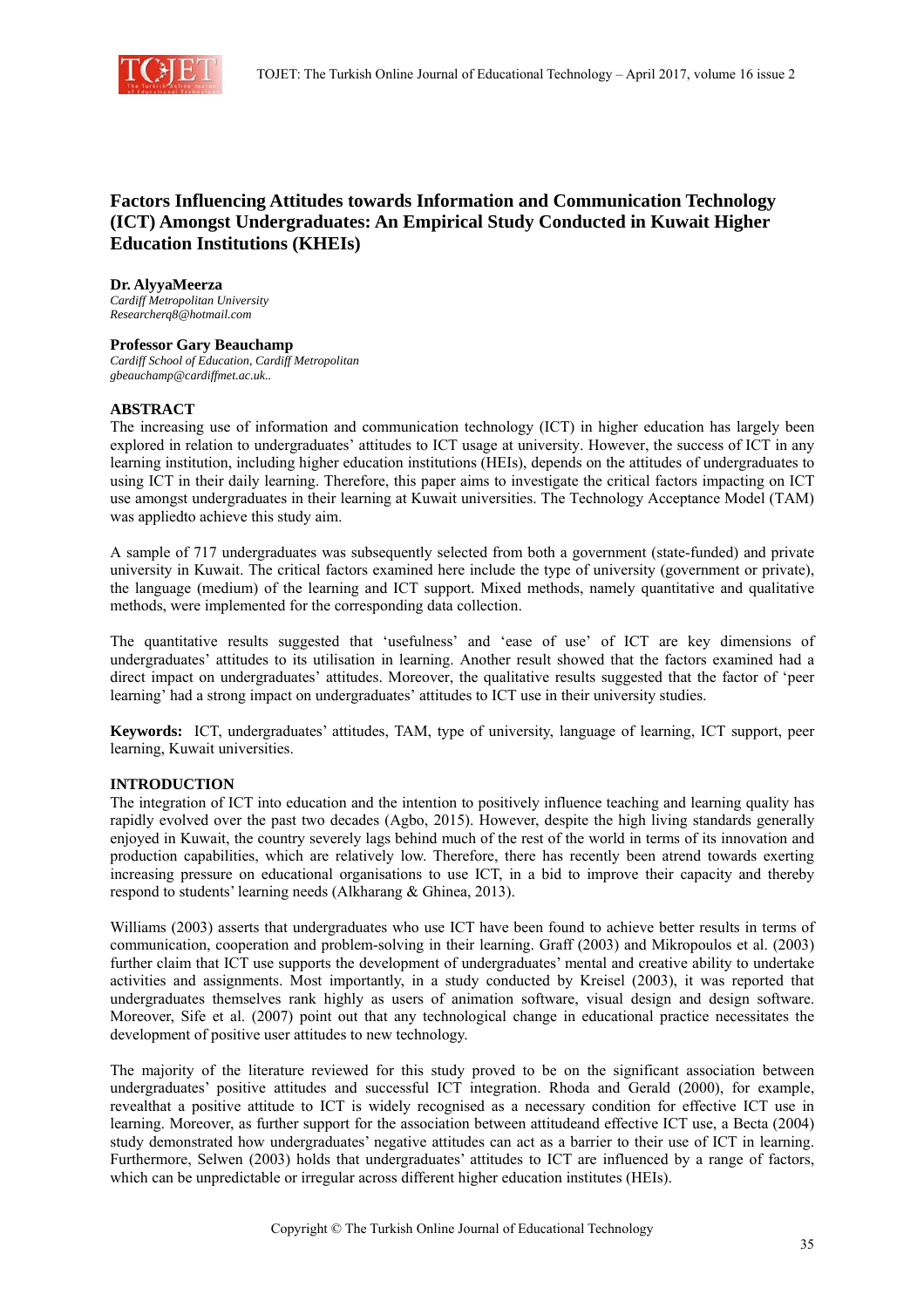

Ever since the start of ICT integration into the education sector, there have been studies attempting to explore the factors influencing its successful implementation. Comprising a significant determinant and as noted above, undergraduates' attitudes have gained profile in such studies. However, the attitudes of undergraduates towards ICT use in learning will in turn depend on a variety of factors (Khan, Hasan & Clement, 2012). In Kuwait, the type of university, i.e. government or private, will indicate its physical features, the availability of technology, level of technological advancement, policy implications, etc. and these will vary widely according to university type. Moreover, such differences can in turn affect undergraduates' attitudes towards the use of ICT in their daily learning.

Another factor arising in connection with the emergence of private universities in Kuwait is the language of learning. Since Arabic is the national language in Kuwait and the mother tongue of most of its inhabitants, it is also adopted as the language of learning in most departments at government institutions; whereas English is popularly used as the basic language of learning at private institutions and in many cases, of e-learning. The inability of an undergraduate to understand and fully adapt to English can therefore severely hamper the corresponding e-learning process, which will in turn further impact students' attitudes to technological change, as well as to their use of ICT for daily learning.

Moreover, a crucial factor affecting undergraduates' attitudes at HEIs is the level of ICT support they receive at their respective universities. This support could simply be in the form of encouragement from tutors, while the studentsare using the technology. Another form of support is the availability of ICT in an institution. This helps promote ICT usage amongst undergraduates.

The present paper consequently aims to investigate the critical factors influencing undergraduates' attitudes tousing ICT in their learning at Kuwait's higher education institutions (KHEIs). The study therefore focuses on three critical institutional factors, namely the type of university, the language of learning and the amount of ICT support available.

### **RESEARCH QUESTIONS**

- 1. Does the type of university influence undergraduates' attitudes towards using ICT at KHEIs?
- 2. Does the language of learning influence undergraduates' attitudes towards using ICT at KHEIs?
- 3. Does the availability of ICT support influence undergraduates' attitudes towards using ICT at KHEIs?

### **LITERATURE REVIEW**

Selim (2007) found that factors such as instructors' and undergraduates' characteristics, technology, and technical support are crucial determinants of ICT success. Brummelhuis (1995) proposes that researchers continually endeavour to identify influential factors across the different phases of development. This is because these variables are claimed to fluctuate in their impact throughout the stages of the innovation process, with regard to ICT usage in learning (cited in Agbo, 2015). However, ICT usage in HEIs not only involves evolution in terms of hardware and software, but also extends to many other different issues, such as actual accessto ICT, interactive learning, communication, instructional delivery enhancement, etc. (Dias &Atkinson, 2001). The present study consequently focuses on three influential factors determining undergraduates' attitudes towards ICT in learning, particularly at KHEIs. These are outlined below.

### **Type of University**

Kuwait's higher education sector comprises private as well as government institutions. Some studies have shown that these two sectors differ drastically in their culture, ICT availability and quality, language of learning, Internet access, etc. (Al-Doub, Goodwin andAl-Hunaiyyan, 2008). They further claim that the fact of Arabic being the language of learning at government institutions, while English prevails in the private sector, gives rise to varied attitudes amongst undergraduates towards the perceived advantages to be gained from ICT usage in their respective universities.

Another significant difference between the two kinds of university described above relates to Internet access in the homes of the respective students and at the institutions they attend, combined with their resultant attitudes. In the private sector, it may be assumed that undergraduates have access to the Internet in both the abovementioned environments and so their preferred e-learning resources are likely to be accessible via the Internet and on the Web. However, in comparison, undergraduates in government universities tend to favour CDs/DVDs, external resources and personal computers in a laboratory, due to the lack of Internet access or absence of a wireless network at their institution (Al-Doub, Goodwin and Al-Hunaiyyan, 2008). The difference in undergraduates' attitudes to ICT therefore arises from discrepancies in the ease of Internet access.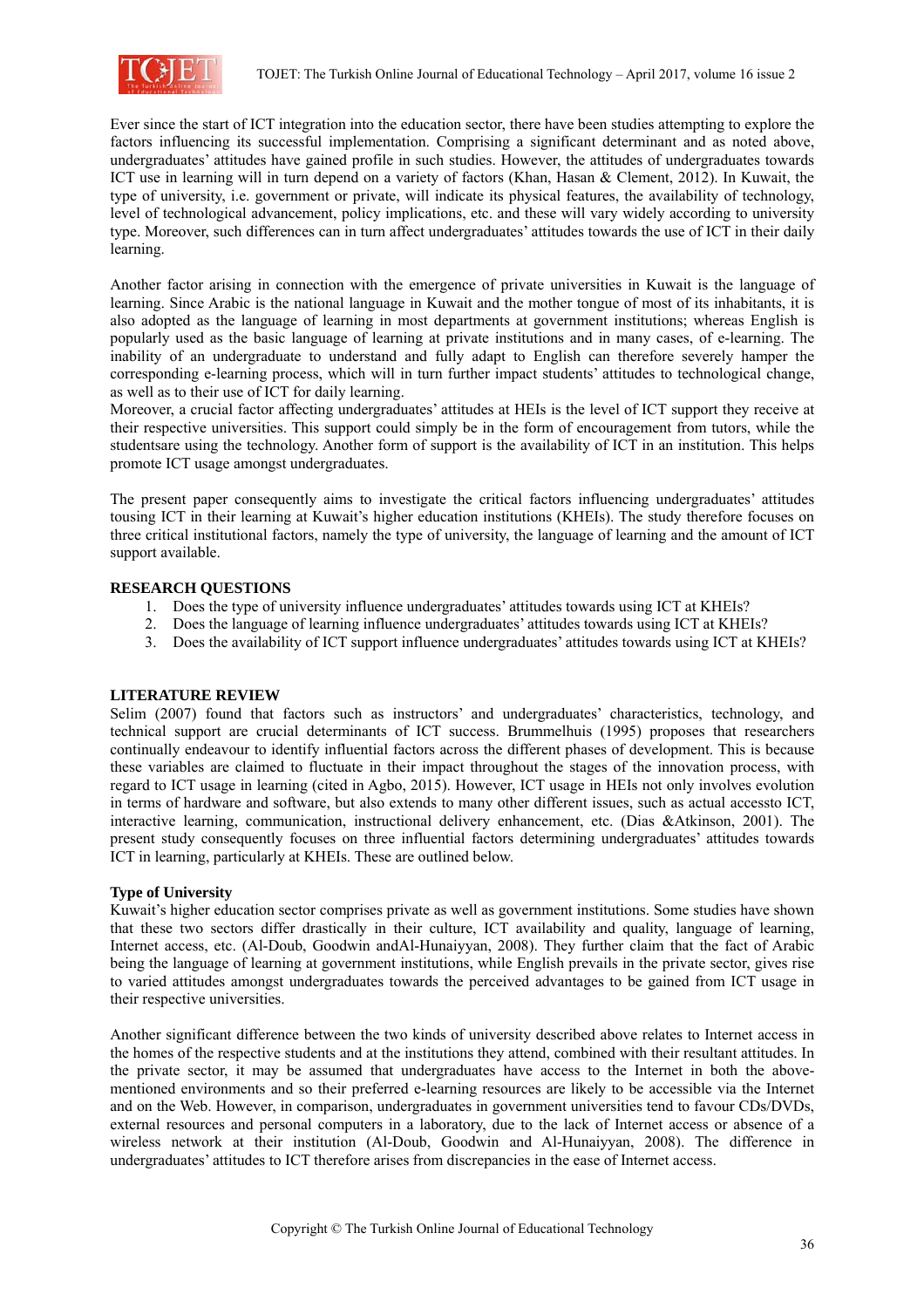

#### **Language of Learning**

In a study conducted by Alkharang and Ghinea (2013) among undergraduates, it was found that 60% of those interviewed reported the language barrier as being the most discouraging factor of ICT adoption in their everyday learning. They further state that this is intensified by the fact that English is the only language adopted for e-content. Ali and Magalhaes (2008) also identified the language of learning as a major hindrance to the adoption of the technology in its most benign form amongst undergraduates. Meanwhile, Bernárdez (2003) recognised language problems as a personal issue in the adoption of ICT, along with the problem of time management and undergraduates' different learning styles and preferences.

Here, it is interesting to note the findings produced by AL-Doub, Goodwin and Hunaiyyan (2008) in a study on undergraduates at the College of Business Studies (CBS), a government institution, and the Gulf University for Science and Technology (GUST), a private institution. This explored the effect of the language of learning on undergraduates' attitudes towards ICT; reporting that 50% of the undergraduates at the above-mentioned government institution declared that they would only support ICT adoption, if it was available in Arabic - their mother tongue.

#### **ICT Support**

The ICT support provided for undergraduates during their learning at HEIs is considered to be important for successful ICT implementation in such contexts. According to Warschauer (1998), tutors are the primary agents of motivation for undergraduates (Liu, 2009) and so poor preparation and low awareness of the benefits of elearning on their part, together with a lack of training in the use of such facilities, will have a profound negative impact on their students' attitudes to ICT for learning. This will be further aggravated by poor Internet access, slow download speeds, etc., eventually discouraging undergraduates from using e-learning all together (AL-Doub, Goodwin andAL-Hunaiyyan, 2008).

Hence, it has rightly been argued that adequate technical support forms a vital component in the implementation and integration of ICT into an education system (Rhema and Miliszewska, 2013; Sife et al., 2007). There is a body of literature presenting numerous examples of ICT support affecting undergraduates' interest in the incorporation of ICT into their learning, thereby shaping their attitudes in this regard. For example, Rhema and Miliszewska (2010) reportthat Libyan HEIs lack access to adequate network facilities, adding that technical support is almost completely unavailable, resulting in delays in the installation, operation and maintenance of equipment. The above authors consequently argue that these hindrances to ICT support severely discourageundergraduates from using ICT at their respective universities.

A few studies also indicate that the three above-mentioned influential factors may be inter-related. One study conducted by Liu (2009), in contrast to earlier studies, found no correlation between ICT competence and the respective attitudes of undergraduates. The explanation put forward by the above authorwas that in order to test this relationship, it is a must to consider the effect of the language of learning, rather than merely considering the level of technological adoption in the first place. Moreover, Rhema and Miliszewska(2013), in their study on Libyan HEIs, found that the reason for limited educational software use in institutions was the unavailability of products on the market with Arabic as the language of learning.

### **RESEARCH METHODOLOGY**

The present study was carried out at two Kuwaiti universities: one government-funded and the other, private. The study sample consisted of a total of 717 undergraduates from their first and final year of study. This sample was collected from three academic departments at each of the universities, namely the Department of Computer Science, the Department of Computer Engineering and the Department of Administration Science. Mixed methods were used for the data collection, with quantitative and qualitative approaches being applied. A structured questionnaire was distributed to a sample of 900 students, but only 717 were completed and delivered. Moreover, 17 participants from the same sample accepted to be interviewed. The distributed questionnaire was constructed on the basis of previous ICT literature, whereby this study benefited from Edmunds, Thorp and Conole (2012) and Davis (1986), with some of their questions being adapted to fit the current study objectives.

The questionnaire for the present study was constructed in two parts; the first consisted of demographic questions about the type of university, the main language of learning and the ICT support received. On the other hand, part two consisted of 20 paragraphs relating to TAM variables and the attitude variable. At the end of the questionnaire, approval was requested from the students for their participation in an interview, following thecollection of the questionnaire data.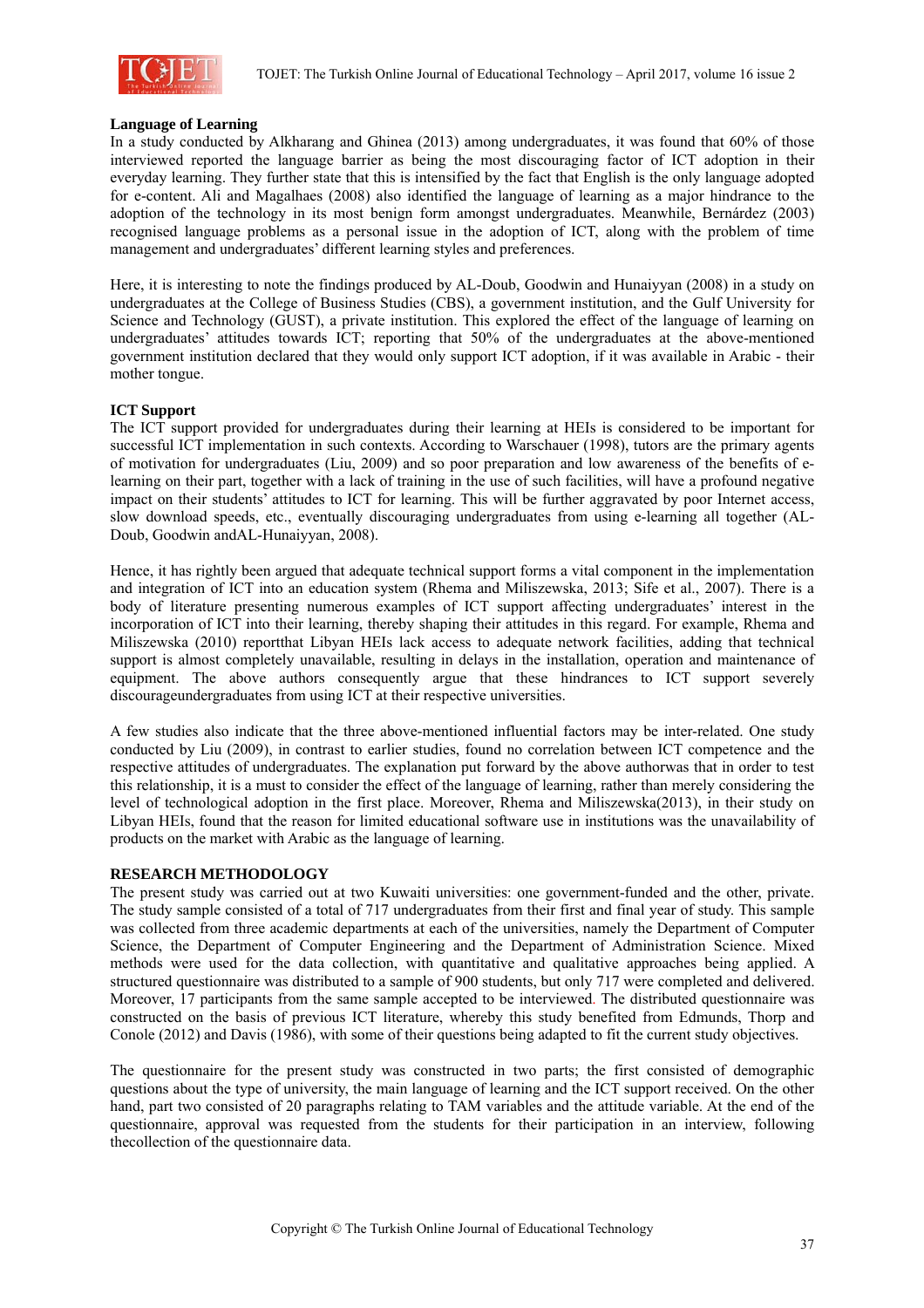

For measuring attitude, a 5-point Likert scale was used to give the participants a choice of answer for each paragraph (McLeod, 2008). Moreover, to ensure the reliability and consistency of the questionnaire before conducting the actual study, the Cronbach's alpha was measured. It consequently yielded a value of .941, which is acceptable. After distributing the questionnaire and collectingthe quantitative data, it was found that 17 students accepted to participate in an interview. This was derived from their responses to the request for interview participation. Therefore, seven questions were prepared and put to the participants to collect qualitative data, with deeper explanations of their attitudes to ICT usein learning. After finishing the interviews, the qualitative data were organised in an NVivo programme, which arranged the interview data according to the study aims, facilitating access and ease of use. At the same time, the SPSS programme was used to analyse the questionnaire data.

### TECHNOLOGY ACCEPTANCE MODEL (TAM)

The Technology Acceptance Model (TAM) was used to reveal individuals' attitudes and their actual technology use(see Figure 1). It was thus applied to obtain an explanation of the determinants of computer acceptance. This was made possible by the capacity and simplicity of the framework for understanding individuals' attitudes totechnology. TAM and its extensions have been widely used in numerous studies conducted on ICT (King & He. 2006). Therefore, the original TAM model was chosen as the basic framework for the present study, due to the compatibility of each of its components with the current objectives. However, the factors investigated in relation to undergraduates' attitudes to ICT use are considered as external factors of TAM in this instance.



Figure 1: Technology Acceptance Model (TAM) (Davis, 1986)

### **RESULTS**

The quantitative data gathered from the study sample at the private and government KHEIswere tabulated and analysed. In addition, the qualitative data obtained from the interviews with undergraduates were analysed using NVivo software. It was subsequently noted that the results from the quantitative and qualitative analyses corroborated each other.

### The Factor. 'Type of University'

To understand whether the type of university influencesundergraduates' attitudes towards using ICT at KHEIs, a T-test was used to analyse the participants' responses at both universities (private and government). Table 1 shows the meanand standard deviations of these responses. According to the results, all the 'T' values appear significant at the level  $\alpha$ <0.01. However, the undergraduates from the government university demonstrated a higher mean value than their counterparts at the private university, with respect to 'usefulness', 'ease of use 'and general attitudes towards ICT in learning.

Table 1: Mean and standard deviations of participants' responses with regard to the use of ICT in learning

| Content of the attitude |      |      |      |      | $\mathbf{r}$ | P value |  |
|-------------------------|------|------|------|------|--------------|---------|--|
|                         | Mean | SD   | Mean | SD   |              |         |  |
| Ease of use             | 4.37 |      | 4.25 | 0.56 | 2.832        | 0.005   |  |
| Usefulness              | 4.31 | 0.55 | 4.16 | 0.65 | 3.427        | 0.001   |  |
| General attitudes       | 4.34 | 0.49 | 4.21 | በ 57 | 3.366        | 0.001   |  |

### The Factor, 'Language of Learning'

To understand whether or not the language of learning influences undergraduates' attitudes tousing ICT at KHEIs, the meanand standard deviations of the responses given by the undergraduates from the government and private universities, in relation to ICT use in learning, were analysed for different languages of study. The mean of the responses from the participants at both universities, wherever English was the sole medium of study,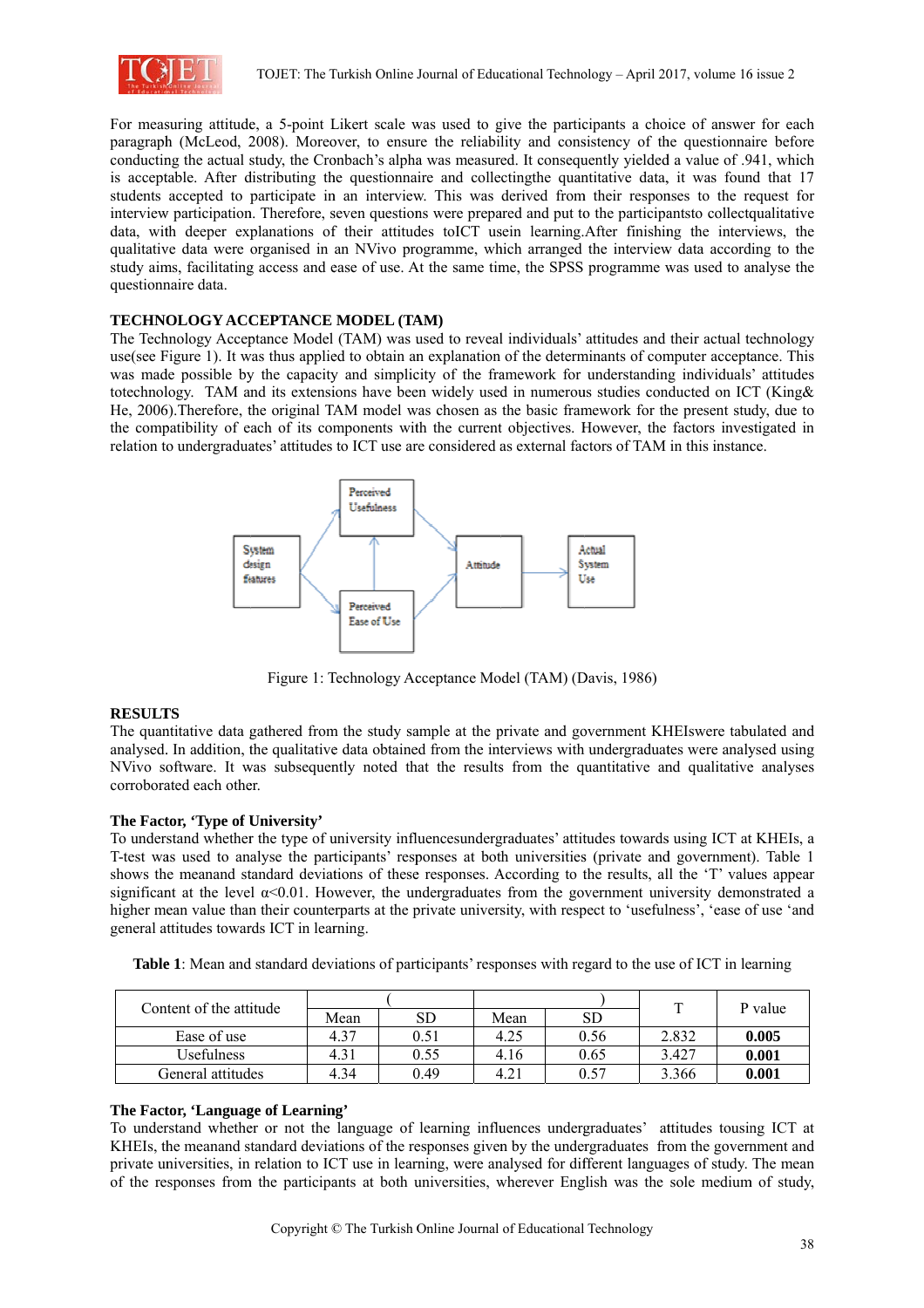

indicated a greater level of 'ease of use', 'usefulness' and general attitude than was the case amongst those studying inboth Arabic and English at the two universities (see Table 2).

| Content of<br>attitudes |                     | Arabic ( $n = 17$ ) |                      |                       |      | English $(n = 431)$ |                        | Arabic & English<br>$(n = 269)$ |                       |           |                       |           |
|-------------------------|---------------------|---------------------|----------------------|-----------------------|------|---------------------|------------------------|---------------------------------|-----------------------|-----------|-----------------------|-----------|
|                         | pubic<br>$(n = 13)$ |                     | private<br>$(n = 4)$ | public<br>$(n = 212)$ |      |                     | private<br>$(n = 219)$ |                                 | public<br>$(n = 232)$ |           | Private<br>$(n = 37)$ |           |
|                         | М                   | SD.                 | M                    | <b>SD</b>             | M    | <b>SD</b>           | M                      | <b>SD</b>                       | М                     | <b>SD</b> | М                     | <b>SD</b> |
| Ease of use             | 4.21                | 0.54                | 4.45                 | 0.47                  | 4.39 | 0.51                | 4.29                   | 0.53                            | 4.36                  | 0.51      | 4.05                  | 0.71      |
| <b>Usefulness</b>       | 3.96                | 0.77                | 4.03                 | 0.67                  | 4.34 | 0.54                | 4.19                   | 0.62                            | 4.31                  | 0.54      | 3.93                  | 0.80      |
| General<br>attitudes    | 4.09                | 0.64                | 4.24                 | 0.43                  | 4.36 | 0.49                | 4.24                   | 0.53                            | 4.34                  | 0.49      | 3.99                  | 0.73      |

**Table 2**: Mean and standard deviations of participants' responses regarding the use of ICT in learning, relative to differences in the language of learning

## **The Factor, 'ICT Support'**

To understand whether or not ICT support influences undergraduates' attitudes tousing ICT at KHEIs, the meanand standard deviations of the responses from undergraduates at both the government and private universities as regards this ICT use and towards the attitude componentwere calculated to examine different levels of ICT support, as shown in Table 4. The mean of the undergraduates' responses from the government university, with regard to 'usefulness', 'ease of use'and general attitudewas higher than was found for the private university undergraduates. Table 3 shows the results of this analysis.

Table 3: Mean and standard deviations of participants' responses regarding the use of ICT for learning, relative to differences in the level of ICT support provided

| Content<br>of<br>attitude | AgreeStrongly agree -<br>$(n = 515)$ |                 |                         |           |                     |           | Neutral<br>$(n = 119)$  |                      |                          |                 |                      |           | Disagree - Strongly disagree<br>$n = 83$ |           |                        |           |                    |           |
|---------------------------|--------------------------------------|-----------------|-------------------------|-----------|---------------------|-----------|-------------------------|----------------------|--------------------------|-----------------|----------------------|-----------|------------------------------------------|-----------|------------------------|-----------|--------------------|-----------|
|                           | <b>KU</b><br>$(n=330)$               |                 | <b>AUK</b><br>$(n=185)$ |           | Total<br>$(n=515)$  |           | <b>KU</b><br>$(n = 57)$ |                      | <b>AUK</b><br>$(n = 62)$ |                 | Total<br>$(n = 119)$ |           | <b>KU</b><br>$(n=70)$                    |           | <b>AUK</b><br>$(n=13)$ |           | Total<br>$(n=83)$  |           |
|                           | M                                    | <b>SD</b>       | M                       | <b>SD</b> | M                   | <b>SD</b> | M                       | <b>SD</b>            | M                        | <b>SD</b>       | M                    | <b>SD</b> | M                                        | <b>SD</b> | M                      | <b>SD</b> | M                  | <b>SD</b> |
| Ease of<br>use            | 4.4<br>3                             | 0.4<br>6        | 4.3<br>$\overline{2}$   | 0.5       | 4.3<br>9            | 0.4       | 4.2<br>4                | 0.5<br>6             | 4.1<br>4                 | 0.6<br>$\theta$ | 4.1<br>9             | 0.5<br>8  | 4.1<br>9                                 | 0.6<br>4  | 3.8                    | 0.7<br>8  | 4.1<br>4           | 0.6<br>7  |
| Usefulne<br><b>SS</b>     | 4.3<br>−                             | 0.5<br>$\theta$ | 4.2<br>3                | 0.6       | 4.3<br>∍            | 0.5<br>5  | 4.1<br>9                | 0.5<br>8             | 4.0<br>3                 | 0.6<br>9        | 4.1<br>$\theta$      | 0.6<br>4  | 4.1<br>3                                 | 0.6<br>9  | 3.6<br>9               | 0.7<br>3  | 4.0<br>6           | 0.7       |
| General<br>attitude       | 4.4<br>$\theta$                      | 0.4<br>4        | 4.2<br>8                | 0.5<br>3  | 4.3<br><sub>b</sub> | 0.4<br>8  | 4.2<br>◠                | 0.5<br>$\rightarrow$ | 4.0<br>8                 | 0.6<br>$\theta$ | 4.1<br>5             | 0.5<br>⇁  | 4.1<br>6                                 | 0.6<br>4  | 3.7<br>6               | 0.7       | 4.0<br>$\mathbf Q$ | 0.6<br>6  |

## **DISCUSSION**

This discussion section elaborates on the entire study. The focus here is to identify the critical factors influencing undergraduates' attitudes toICT use in learning at KHEIs.

## **Impact of the Factor, 'Type of University' on Undergraduates'Attitudes towards ICT Use in Learning**

From the results, a significant difference was observed between the attitudes of undergraduates from the private university,as regards their use of ICT in learning, and the attitudes of their counterparts to such use at the government university. The mean calculated for general attitude, 'ease of use' and 'usefulness' in relation to ICT implementation amongst undergraduates at the government university amounted to 4.34, 4.37 and 4.31, respectively. On the other hand, the mean value for general attitude, 'ease of use' and 'usefulness' amongst the undergraduates at the private university amounted to 4.21, 4.25 and 4.16, respectively. This indicates that the attitudes of government university undergraduatestowards using ICT were strongly positive. Moreover, this was more pronounced than in the private university. When projected onto the TAM framework, the results for this question were as expected. Moreover, the qualitative results obtained from the interviews with the undergraduates at both universities illustratethat all the undergraduates agreed on the 'usefulness' of ICT for learning. The results also indicated that the government university conducted training courses and workshops by implementing ICT in learning processes. This encouraged the undergraduates and enhanced their positive attitudes towards using ICT.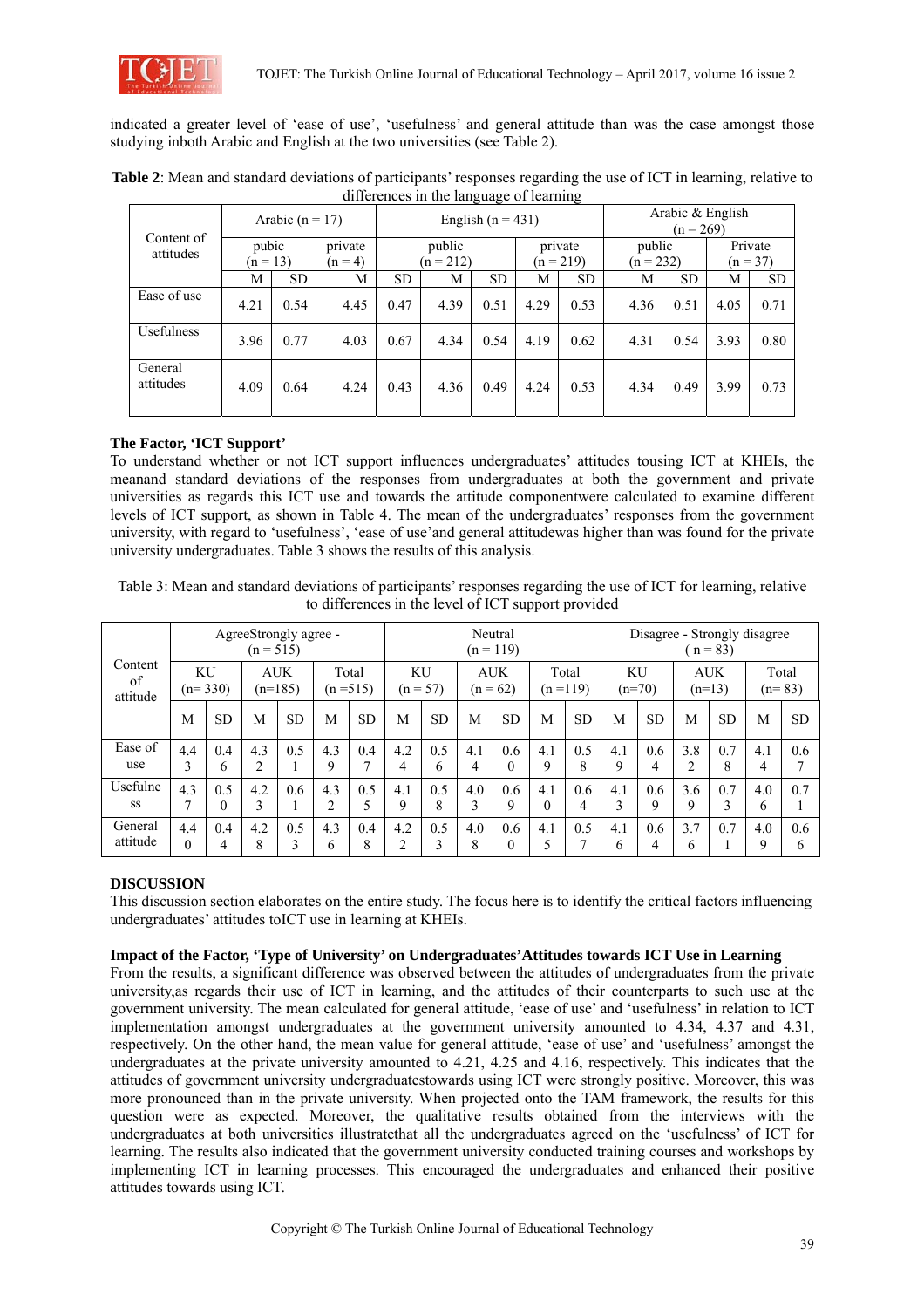

Selwyn, Potter and Cranmer (2009) state in their research that undergraduates' attitudes towards using ICT are greatly influenced by the respective school authorities and corresponding provision. The above study revealed that the educational use of ICT depends on the nature of the school concerned. The results of the present study are therefore consistent with previous research, since it was discovered here that ICT usage is promoted in government universities, but not at private universities in Kuwait and this affects the attitudes of undergraduates.

#### **Impact of the Factor, 'Language of Learning' on Undergraduates' Attitudes to ICT Use in Learning**

From the results, it was observed that the language of study had a positive impact on the undergraduates' attitudes to using ICT. It was found that those undergraduates (in both government and private universities), who learned solely through the medium of English had a more positive attitudeto the use of ICT than those studying in Arabic or in both the above languages. The most positive mean value for general attitude, 'ease of use' and 'usefulness' was for undergraduates studying English at the government university. As for the qualitative analysis, the results indicated that the undergraduates did not consider the English language to be a barrier to using ICT in their studies. Moreover, it was observed that using ICT for educational purposes enhanced the undergraduates' language skills at both the above-mentioned types of university.

According to AL-Doub, Goodwin and AL-Hunaiyyan (2008), who conducted research to try and understand the role of language in ICT usage among undergraduates, 50% of the undergraduates surveyed supported the adoption of ICT, but only if it was made available to them in Arabic, their first language. Hoque and Alam (2010) state that the international language of ICT is English; therefore, a lack of skills in this language isconsidered to be an obstacle to theuse of ICT for learning. The results of the current study are consistent with those of previous studies, as English is regarded as the international language of ICT. Therefore, it will either negatively or positively affect undergraduates' attitudes, depending on their knowledge of the language.

#### **Impact of the Factor, 'ICT Support' on Undergraduates' Attitudes to ICT**

From the results, it was also observed that the factor of ICT support had a positive impact on undergraduates' attitudes to the use of ICT in their learning. The mean value of this 'agreement' amongst these undergraduates(at a government university), with respect to ICT support and its influence on general attitude, 'ease of use' and 'usefulness' were found to be 4.40, 4.43 and 4.37, respectively, which was higher than for the participants expressing 'disagreement'or remaining 'neutral' in this regard.Similarly, in the case of the undergraduates at the private university, the mean value for their 'agreement' was also highest. These results clearly indicate that individuals' attitudes were influenced by the ICT support offered, which is in line with the TAM framework. In addition, the interviews indicated that the undergraduates from the government university received support for ICT use from their tutors and friends within the university. With respect to the undergraduates from the private university, however, the results indicated that they only received limited ICT support from their tutors, communicated with them solely via their university's email service, and only did so during working hours.

According to Fu (2013) and Selwyn, Potter and Cranmer (2009), ICT support at educational institutions is the most significant and fundamental external factor influencing undergraduates' attitudes to and use of ICT for learning. Tutors' attitudes and their beliefs about ICT use can therefore greatly impact undergraduates' attitudes. The factor of support from tutors and parents thus contributes to the formation of positive attitudes to the use of ICT amongst undergraduates. As the results of this study align with those derived from previous studies, the implications of this research are justified.

### **CONCLUSION**

The integration of ICT into education is considered as an asset for encouraging technological growth. Its use not only changes traditional ways of teaching, but also requires tutors to be more creative in adapting and customising their own teaching materials and strategies, with the aim of encouraging undergraduates to adopt this new form of learning. However, the success of ICT in any learning institution, including at KHEIs, will depend on the attitudes of undergraduates towards using ICT in their daily learning processes. For this purpose, it is essential to understand the factors potentially influencing ICT usage among undergraduates. In this current paper, the factors explored includethe type of university, language of study and amount of ICT support available at KHEIs.

For this purpose, the TAM model was used as a framework for critically investigating undergraduates' attitudes to the use of ICT in their daily learning. To examine these factors, quantitative and qualitative data were collected from undergraduates at KHEIs and then analysed using SPSS software. The study thus helps gain a better understanding of the position of ICT in learning at both government and private KHEIs. The results indicated that all the factors examined had a strong impact on undergraduates' attitudes towards and use of ICT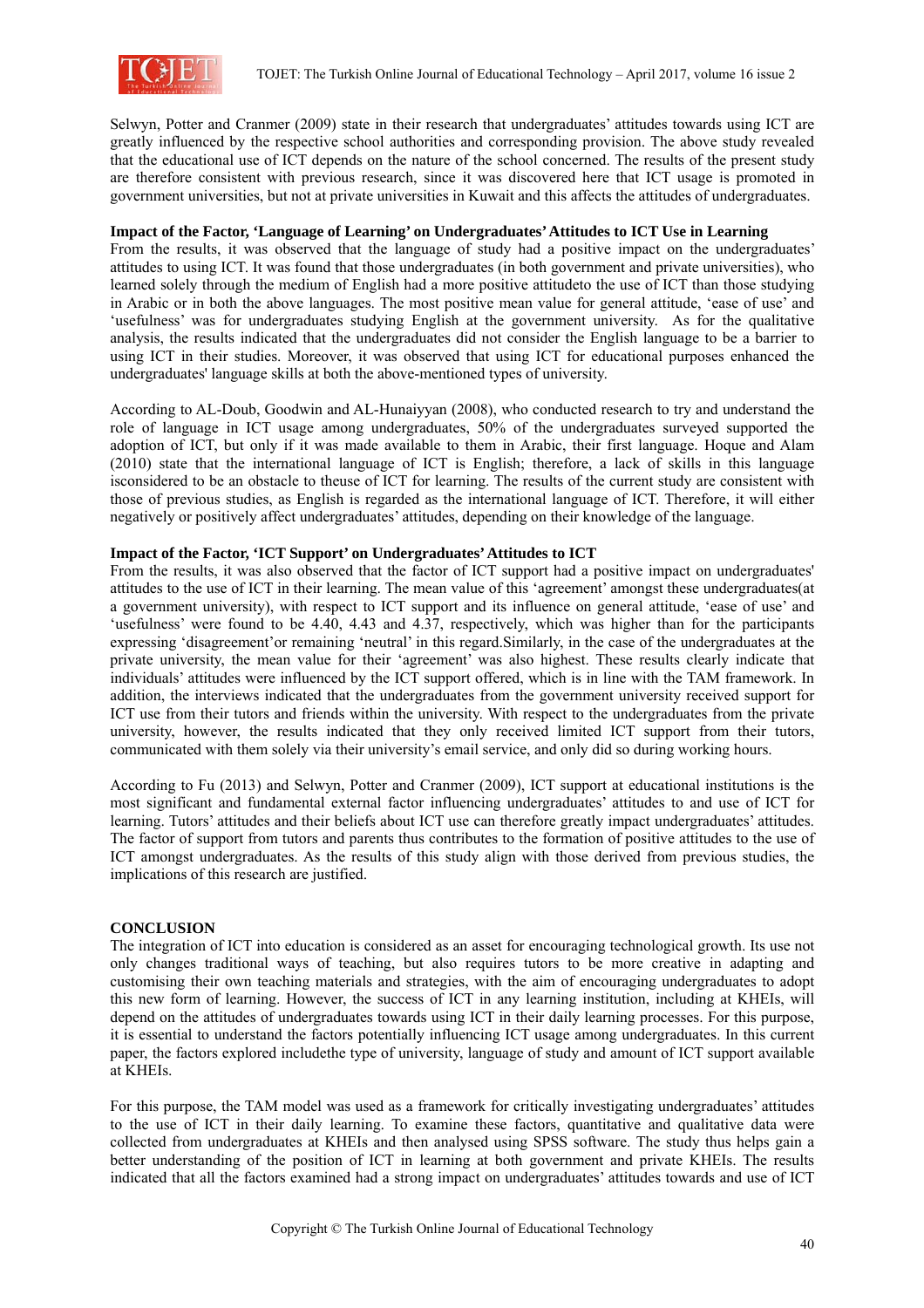

tools for learning. Besides, these results helped generate a new model for ICT use at KHEIs. This model gives a clear perspective of the position of ICT and its applications in undergraduate learning at both private and government universities in Kuwait, as well as revealing the most important factors influencing undergraduates' attitudes to ICT during their university studies (see Figure 2).



Figure 2: Suggested model for ICT use in KHEIs

The above Figure shows the main factors emerging from the study, concerning influences on undergraduates' attitudes to ICT use in their daily learning at KHEIs. The model retains the basic structure set out by Davis (1986), namely external factors, perceived usefulness, perceived ease of use and attitudes to ICT. However, the present model includes other factorsemerging from the qualitative results, such as the advantages of peer learning and the development of language skills as factors motivating undergraduates to use ICT in their learning. It was therefore evident from this current research that peer learning plays a significant role in improving attitudes to ICT amongst undergraduates. Therefore, this study proposes enhancing the ICT facilities and services through which peer learning is made feasible. In addition, it endeavours to make a significant contribution, which could be relevant for tutors and educators at KHEIs, as they strive to provide undergraduates with more fruitful and appropriate educational opportunities and learning options, namely by developing undergraduates' English language skills. In the final analysis, the current research demonstrates that using English language medium ICT (e.g. software applications) for daily learning will help undergraduates to develop their English language skills. It is consequently suggested that universities focus on these two aspects when integrating modern technology into education and endeavouring to promote successful learning at undergraduate level.

### **RECOMMENDATIONS**

Based on the above results and in conclusion to this research paper, various factors were found to influence undergraduates' attitudes towards using ICT in their daily learning. Apart from the suggested model, the following recommendations are made here for improving the position of ICT as a learning medium at KHEIs:

- 1. The peer learning factor should be reinforced amongst undergraduates by providing modern ICT facilities in an appropriately equipped environment, whereby undergraduates can exchange their experience and skills, and share ICT activities at both types of university established in Kuwait, namely government and private.
- 2. Tutors at government universities in Kuwait should encourage their undergraduates to use English medium ICTs, in order to enhance their language skills.
- 3. Tutors at both types of university in Kuwait should be actively motivated to use ICT for teaching and learning at undergraduate level and these incentives could take the form of training sessions and workshops on the use of ICTs. This will develop their experience and skills in this area, consequently building their confidence in utilising ICT as part of undergraduate teaching and learning.
- 4. An important lesson for institutions/decision-makers is that they need to emphasise cultural specifications, as well as the primary language used at specific institutions, rather than merely adopting a standard framework for e-learning.